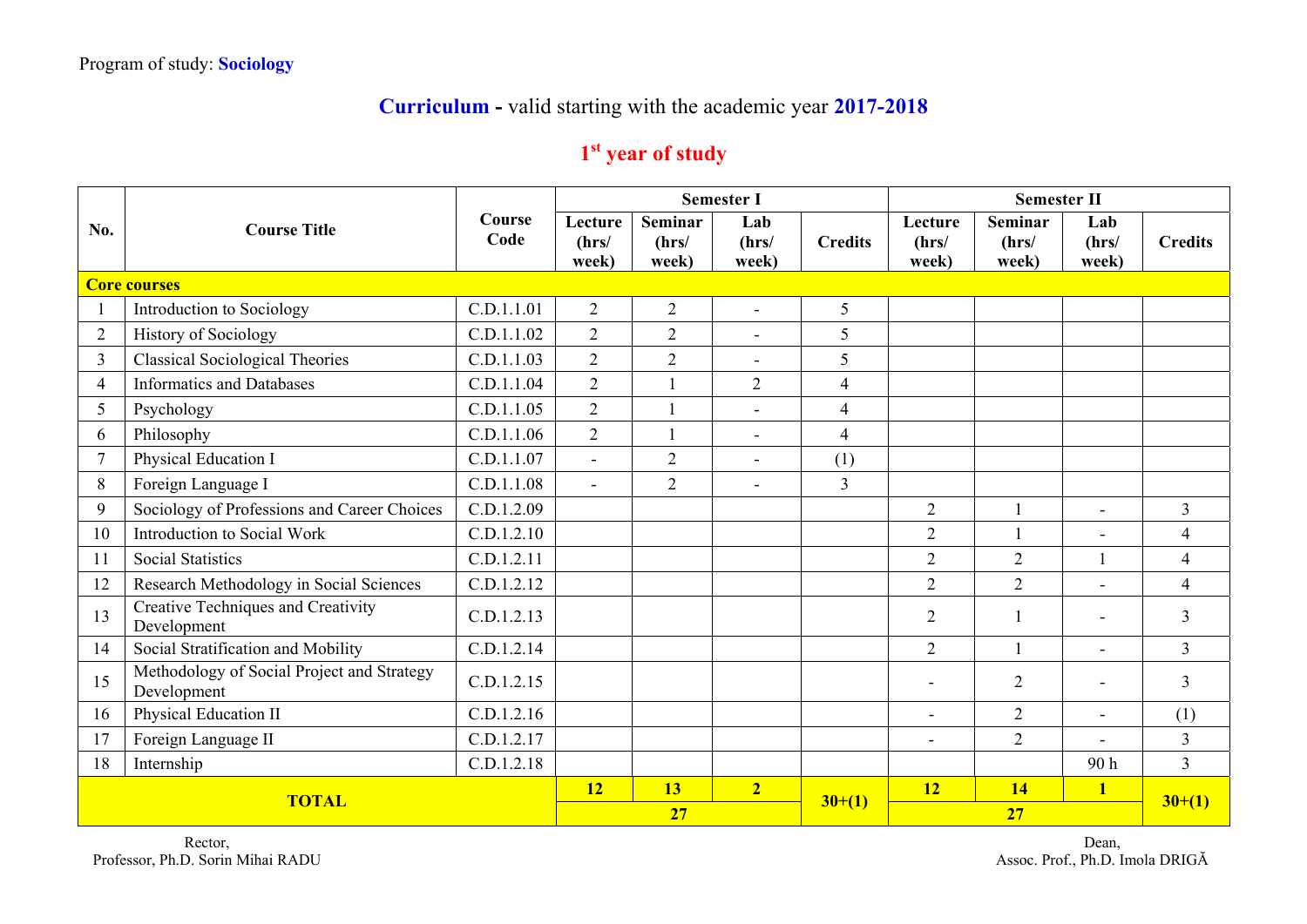## **2nd year of study**

|                                                | <b>Course Title</b>                       |                |                          | <b>Semester III</b><br><b>Semester IV</b> |                          |                |                  |                         |                |                |
|------------------------------------------------|-------------------------------------------|----------------|--------------------------|-------------------------------------------|--------------------------|----------------|------------------|-------------------------|----------------|----------------|
| No.                                            |                                           | Course<br>Code | Lecture                  | <b>Seminar</b>                            | Lab                      | <b>Credits</b> | Lecture<br>(hrs/ | <b>Seminar</b><br>(hrs/ | Lab<br>(hrs/   | <b>Credits</b> |
|                                                |                                           |                | (hrs/<br>week)           | (hrs/<br>week)                            | (hrs/<br>week)           |                | week)            | week)                   | week)          |                |
|                                                | <b>Core courses</b>                       |                |                          |                                           |                          |                |                  |                         |                |                |
|                                                | <b>Community Development</b>              | C.D.2.1.01     | $\overline{2}$           |                                           | $\blacksquare$           | $\overline{4}$ |                  |                         |                |                |
| $\overline{2}$                                 | Contemporary Sociological Theories        | C.D.2.1.02     | $\overline{2}$           |                                           | $\blacksquare$           | $\overline{3}$ |                  |                         |                |                |
| $\overline{3}$                                 | Social Psychology                         | C.D.2.1.03     | $\overline{2}$           |                                           | $\blacksquare$           | $\overline{3}$ |                  |                         |                |                |
| 4                                              | <b>Social Policies</b>                    | C.D.2.1.04     | $\overline{2}$           |                                           | $\blacksquare$           | $\overline{4}$ |                  |                         |                |                |
| 5                                              | <b>Urban and Rural Sociology</b>          | C.D.2.1.05     | $\overline{2}$           |                                           | $\blacksquare$           | $\overline{4}$ |                  |                         |                |                |
| 6                                              | Social Anthropology                       | C.D.2.1.06     | $\overline{2}$           |                                           | $\overline{\phantom{a}}$ | $\overline{3}$ |                  |                         |                |                |
| $\tau$                                         | Physical Education II                     | C.D.2.1.07     | $\overline{\phantom{a}}$ | $\overline{2}$                            | $\overline{\phantom{a}}$ | (1)            |                  |                         |                |                |
| 8                                              | Foreign Language III                      | C.D.2.1.08     | $\blacksquare$           | $\overline{2}$                            | $\blacksquare$           | $\overline{3}$ |                  |                         |                |                |
| 9                                              | <b>Oualitative Research Methods</b>       | C.D.2.2.09     |                          |                                           |                          |                | $\overline{2}$   |                         | $\sim$         | $\overline{3}$ |
| 10                                             | Social Economics                          | C.D.2.2.10     |                          |                                           |                          |                | $\overline{2}$   |                         | $\blacksquare$ | 3              |
| 11                                             | Sociology of Sport                        | C.D.2.2.11     |                          |                                           |                          |                | $\overline{2}$   | $\overline{2}$          | $\blacksquare$ | 3              |
| 12                                             | Professional Deontology                   | C.D.2.2.12     |                          |                                           |                          |                | $\overline{2}$   |                         |                | $\overline{4}$ |
| 13                                             | Methods and Techniques of Social Research | C.D.2.2.13     |                          |                                           |                          |                | $\overline{2}$   | $\overline{1}$          | $\blacksquare$ | $\overline{4}$ |
| 14                                             | Internship                                | C.D.2.2.14     |                          |                                           |                          |                |                  |                         | 60h            | $\overline{3}$ |
|                                                | <b>Elective courses</b>                   |                |                          |                                           |                          |                |                  |                         |                |                |
| 15.1                                           | Economic Sociology /                      | C.D.2.1.15     | $\overline{2}$           | 1                                         | $\blacksquare$           | $\overline{3}$ |                  |                         |                |                |
| 15.2                                           | Sociology of Communication and Mass Media | C.D.2.1.16     |                          |                                           |                          |                |                  |                         |                |                |
| 16.1                                           | Demography /                              | C.D.2.1.17     | $\overline{2}$           |                                           | $\blacksquare$           | $\overline{3}$ |                  |                         |                |                |
| 16.2                                           | Interethnic Relationships                 | C.D.2.1.18     |                          |                                           |                          |                |                  |                         |                |                |
| 17.1                                           | Sociology of Labour /                     | C.D.2.2.19     |                          |                                           |                          |                | $\overline{2}$   | $\overline{2}$          |                | $\overline{3}$ |
| 17.2                                           | Communication and Social Marketing        | C.D.2.2.20     |                          |                                           |                          |                |                  |                         |                |                |
| 18.1                                           | Sociology of Public Opinion /             | C.D.2.2.21     |                          |                                           |                          |                | $\overline{2}$   | $\overline{2}$          |                | 4              |
| 18.2                                           | Sociology of Migration                    | C.D.2.2.22     |                          |                                           |                          |                |                  |                         |                |                |
| 19.1                                           | Organizational Culture /                  | C.D.2.2.23     |                          |                                           |                          |                | $\overline{2}$   | $\mathbf{1}$            |                | $\overline{3}$ |
| Organizational Behaviour<br>19.2<br>C.D.2.2.24 |                                           |                |                          |                                           |                          |                |                  |                         |                |                |
| <b>TOTAL</b>                                   |                                           |                | 16                       | 12                                        | $\overline{\mathbf{0}}$  | $30+(1)$       | <b>16</b>        | <b>11</b>               | $\bf{0}$       | 30             |
|                                                |                                           |                |                          | 28                                        |                          |                | 27               |                         |                |                |